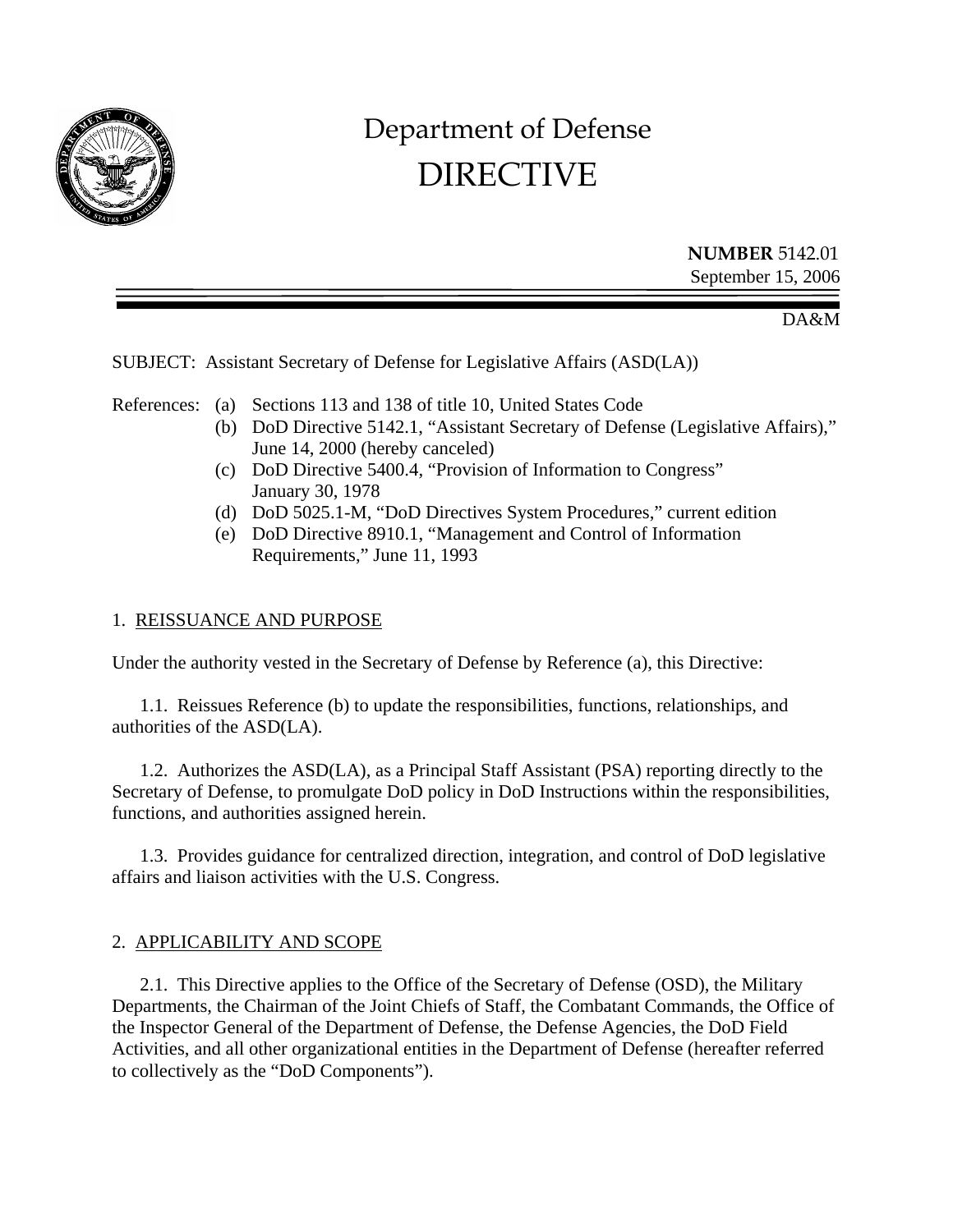2.2. Nothing in this Directive should be construed as preventing the Inspector General of the Department of Defense from fulfilling his or her duties pursuant to the Inspector General Act of 1978 as amended.

### 3. DEFINITIONS

 3.1. Legislative Liaison. Legislative liaison activities are the direct, daily, and personal contact on a continuing basis made by representatives of the Department of Defense with members and committees of the U.S. Congress and their staffs for the purpose of presenting, justifying, and defending the DoD, or a DoD Component's, legislative program.

 3.2. Legislative Program. The legislative program comprehensively outlines and promotes the policies, strategies, and budget of the Department of Defense to the U.S. Congress.

 3.3. Other Legislative Activities. Other legislative activities are congressionally-related functions performed by representatives of the Department of Defense that are primarily focused on the provision of routine information to the U.S. Congress and do not include presentation, justification, and defense of the DoD, or a DoD Component's, legislative program.

### 4. POLICY

It is DoD policy that:

 4.1. The DoD legislative program, its goals, and priorities shall be properly and consistently coordinated and communicated to promote DoD policies, strategies, and budget to the U.S. Congress.

4.2. All legislative liaison activities shall be centrally directed and carefully coordinated with the ASD(LA) prior to execution.

4.3. The DoD legislative program shall be structured and managed consistent with the recurring provisions of the DoD Appropriations Act.

#### 5. RESPONSIBILITIES AND FUNCTIONS

The ASD(LA) is the PSA and advisor to the Secretary of Defense for DoD relations with the members of the U.S. Congress. In this capacity, the ASD(LA) shall have as his or her principal duty the overall supervision of DoD legislative affairs and shall:

 5.1. Develop an integrated DoD legislative strategy supporting the Administration's policy agenda and the DoD legislative program, priorities, and goals.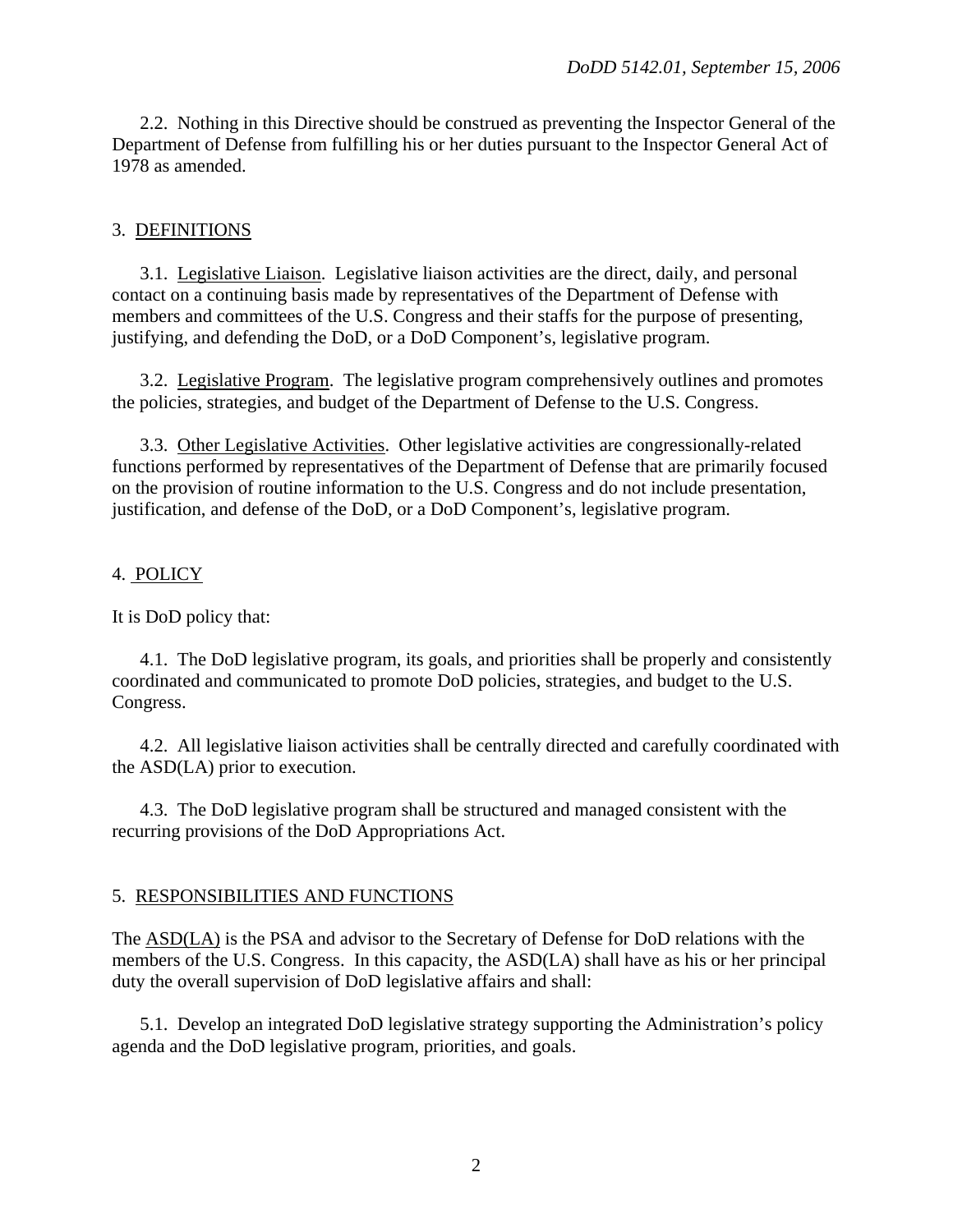5.2. Develop policies, plans, and programs in support of an integrated DoD legislative strategy and the DoD legislative program.

 5.3. Issue policy and procedural guidance to the OSD PSAs and Heads of DoD Components on the conduct of legislative liaison and other legislative activities, consistent with the DoD legislative program.

 5.4. Oversee and coordinate legislative liaison functions, to include determining the adherence of actions of personnel performing legislative liaison to the DoD legislative program, priorities, and goals.

 5.5. Develop policy for the establishment, performance, and relationships of and between OSD PSA and DoD Component legislative liaison positions and the Office of the ASD(LA).

 5.6. Provide advice and assistance to the Secretary of Defense, the OSD PSAs, and Heads of DoD Components in the presentation of the DoD legislative program to the U.S. Congress for consideration.

 5.7. Manage and direct, consistent with Reference (c) and the guidance of the Secretary of Defense, DoD participation in congressional hearings and investigations.

 5.7.1. Direct the designation and appearance of DoD witnesses and provision of information at congressional hearings.

 5.7.2. Direct and control the preparation of all congressional testimony and backup material for the Secretary and Deputy Secretary of Defense.

 5.7.3. Provide support for publication of DoD's congressional hearing-related materials, with the exception of appropriation-related materials, in which witnesses from OSD appeared.

 5.8. Coordinate and oversee the completion of responses to congressional inquiries and congressional reports.

5.9. Process and coordinate requests for DoD support of congressional travel.

 5.10. Provide for DoD processing of personal security clearances for members of congressional staffs.

5.11. Perform such other duties as the Secretary of Defense may assign.

#### 6. RELATIONSHIPS

6.1. In the performance of assigned responsibilities and functions, the ASD(LA) shall:

6.1.1. Report directly to the Secretary of Defense.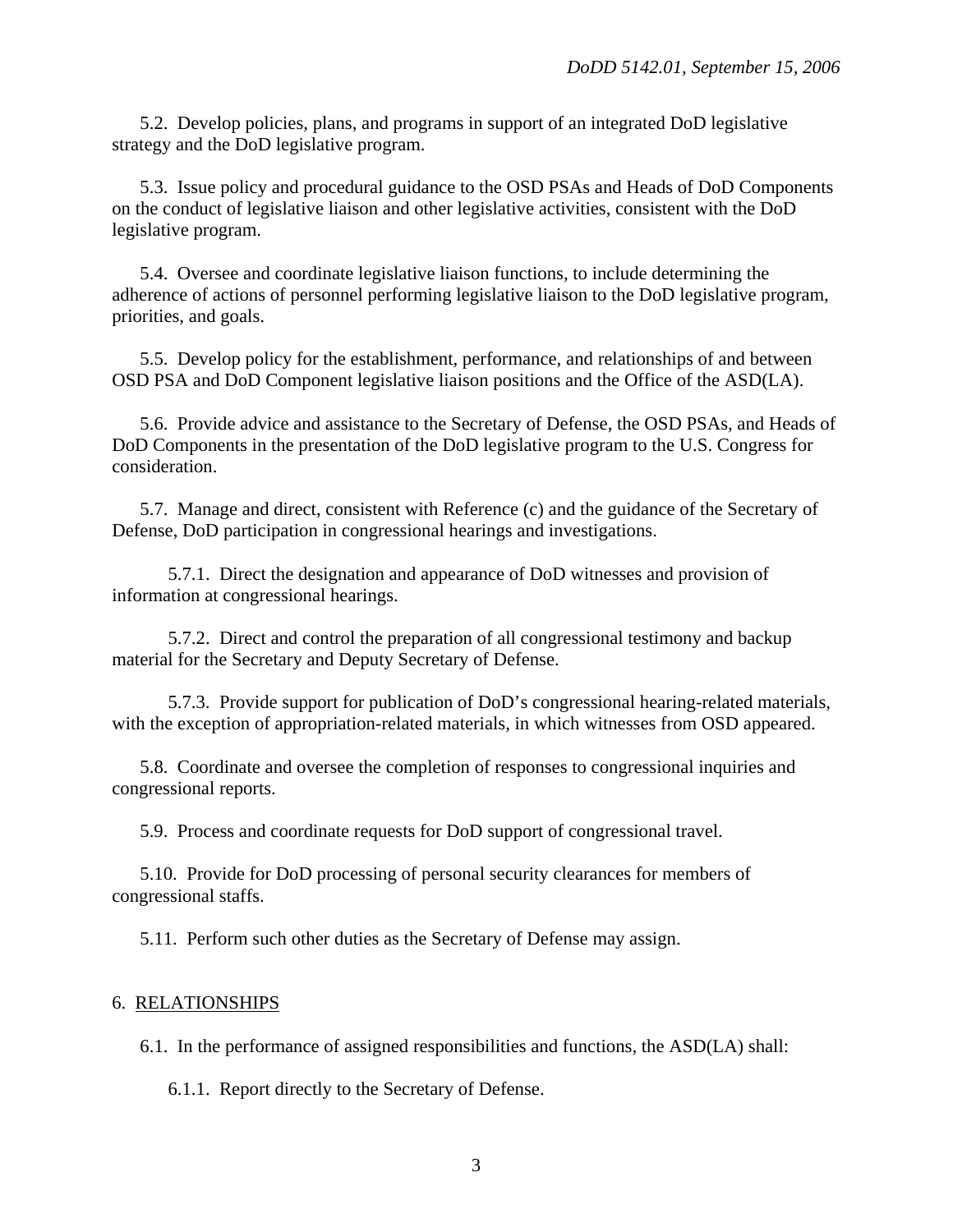6.1.2. Function as the sole and exclusive provider of guidance pertaining to legislative liaison services within the Department of Defense, consistent with the DoD legislative program.

 6.1.3. Exercise authority, direction, and control over such positions and organizations as may be established by the ASD(LA), consistent with applicable law, within resources provided by the Secretary of Defense.

 6.1.4. Use existing systems, facilities, and services of the Department of Defense and other Federal Agencies, when possible, to avoid duplication and achieve maximum efficiency and economy.

 6.1.5. Consistent with paragraph 4., coordinate and exchange information with, and oversee the legislative liaison activities of, OSD PSAs and the Heads of the DoD Components having collateral or related responsibilities and functions that require legislative liaison.

 6.2. All other OSD officials and the Heads of the DoD Components shall coordinate with the ASD(LA) on matters related to the authorities, responsibilities, and functions assigned in this Directive; and shall further ensure that all component legislative liaison and other legislative activities are conducted consistent with policies and procedures established by the ASD(LA).

# 7. AUTHORITIES

The ASD(LA) is hereby delegated authority to:

 7.1. Promulgate in DoD Instructions, DoD policy within the authorities and responsibilities assigned herein, including authority to identify collateral responsibilities of OSD officials and the Heads of the DoD Components. Such Instructions shall be fully coordinated in accordance with DoD 5025.1-M (Reference (d)). Further, in areas of assigned responsibilities and functions, the ASD(LA) has authority to issue DoD Instructions, DoD Publications, and one-time directivetype memorandums, consistent with Reference (d), that implement policy approved by the Secretary of Defense. Instructions to the Military Departments shall be issued through the Secretaries of those Departments or their designees. Instructions to the Combatant Commands normally shall be communicated through the Chairman of the Joint Chiefs of Staff.

 7.2. Obtain reports and information, consistent with DoD Directive 8910.1 (Reference (e)), as necessary in carrying out assigned responsibilities and functions.

 7.3. Communicate requirements directly with the Heads of the DoD Components, as necessary, to carry out assigned responsibilities and functions, including the transmission of requests for advice and assistance. Communications to the Military Departments shall be through the Secretaries of the Military Departments, their designees, or as otherwise provided in law or directed by the Secretary of Defense in other DoD issuances. Communications to the Commanders of the Combatant Commands normally shall be transmitted through the Chairman of the Joint Chiefs of Staff.